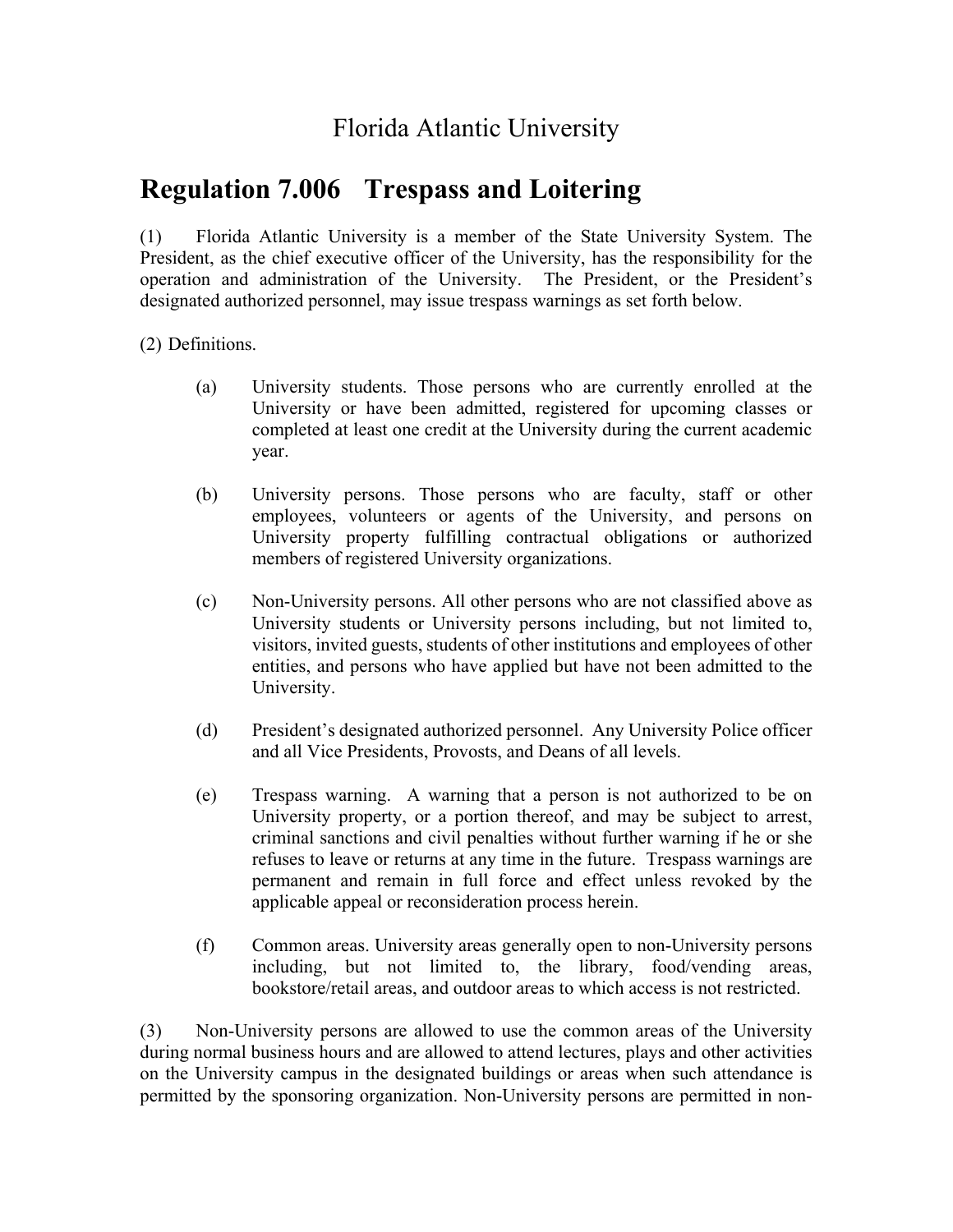common areas of the University, including offices and administrative areas only when invited or on authorized University business. Non-University persons are not allowed on University property except as authorized by this regulation.

(4) University students may access all common areas of the University and other University property open and available to students for authorized University business. Only University students registered for a class may be in attendance in instructional areas unless permission of the instructor is given.

(5) University persons may access all common areas of the University and other campus areas open and available to students and other University personnel for authorized University business.

(6) Athletic, intra-mural and recreational facilities are for the use of University students, University persons and their authorized invited guests. Identification may be requested for the use of these facilities.

(7) No person is permitted in a residence hall except authorized University persons, resident University students, and resident University students' guests according to University Housing visitation and guest policies. Identification may be requested for the use of these facilities.

(8) Any person on University property who, in the reasonable determination of the President or his/her designated authorized personnel, is violating or has violated the law, is violating or has violated any University regulation or policy, including, as applicable, the Student Code of Conduct and Employee Standards and Disciplinary Procedures, is prowling, loitering, obstructing traffic or impeding entry or exit, damaging property, creating a hazardous or unsafe condition, disrupting University operations, or making threats toward any person or University property, may be directed to leave the property and/or issued a trespass warning by the President or his/her designated authorized personnel.

(9) Appeals. A person issued a trespass warning may appeal the warning pursuant to the applicable procedure below. All appeals must be received in writing by the appropriate individual designated below within 10 calendar days of the date of issuance of the trespass warning.

- (a) University students. University students may appeal a trespass warning in accordance with Regulation 4.007, the Student Code of Conduct. A written request for appeal shall be addressed to the Dean of Students. If not already provided, the Dean of Students will issue a Notice of Charges as set forth Regulation 4.007.
- (b) University persons. University persons may appeal a trespass warning in accordance with the General Grievance Procedure in Regulation 5.009(2). A written request for appeal shall be addressed to the Director of Human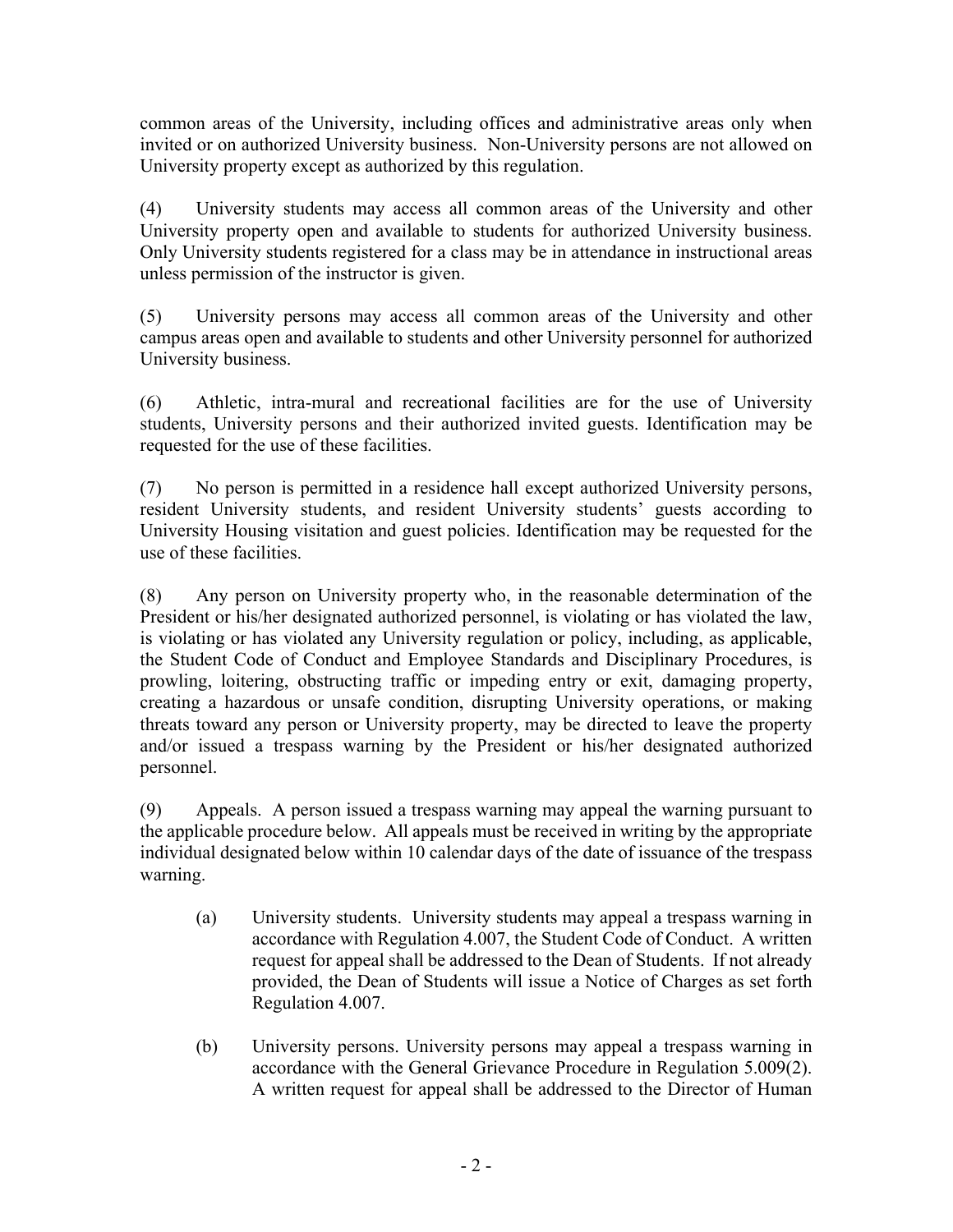Resources for processing.

(c) Non-University persons. Non-University persons may appeal a trespass warning to the Vice President for Administrative Affairs. The appellant should submit a detailed written statement of the bases for the appeal, along with any other documents, photos, data or other items to be considered. Statements of witnesses or other individuals may also be submitted. After receiving the written appeal, the Vice President for Administrative Affairs may: 1) request additional information or documentation for any involved party including the issuing authority for further consideration; 2) schedule a meeting where all involved parties may attend to present information and documents in person; or 3) uphold or reverse the issuance of the notice or trespass warning based on the information received. The trespass warning shall only be invalidated or modified by the reviewing official if, in his/her sole discretion, the requesting individual has shown, by clear and convincing evidence, that the underlying reason for the trespass warning did not occur or does not warrant the trespass warning as issued. The decision of the Vice President for Administrative Affairs is the final decision of the University and may not be appealed.

(10) Reconsideration. Unless revoked by the appropriate appeal process, the trespass warning is permanent and shall remain in full force and effect and may only be lifted or revoked after reconsideration by the President, the Vice President for Administrative Affairs, the Senior Vice President for Student Affairs, or their respective designees. A request for reconsideration, revision, and/or revocation may be made in writing no more than once every six months. University students shall direct such requests to the Senior Vice President for Student Affairs, and all other persons shall direct such requests to the Vice President for Administrative Affairs. Reconsideration shall only be granted by the reviewing official if, in his/her sole discretion, the requesting individual has shown, by clear and convincing evidence, that the underlying reason for the trespass warning is no longer a concern and no other reasons exist to keep the trespass warning in force. The passage of time, in and of itself, shall not serve as a basis for revoking the trespass warning.

(11) Nothing in the foregoing shall preclude or be interpreted to preclude or otherwise diminish the exercise of the statutory authority of University Police officers to arrest in accordance with the laws of this state any person for violation of state law or applicable county or city ordinances when such violations occur on any property or facilities which are under the jurisdiction of the University Police.

(12) It is not the intent of the University nor does the University create any additional rights by the implementation of this Regulation or any changes thereto that are not otherwise available by law.

*Specific Authority: Article IX of the Florida Constitution, Florida Board of Governors Resolution dated January 7, 2003, 1001.706, 1001.74, 1012.97 FS. Law Implemented 1001.74, 810.08, 810.09, 856.021, 856.031, 1012.97 FS. History–New 9-14-81, Formerly*